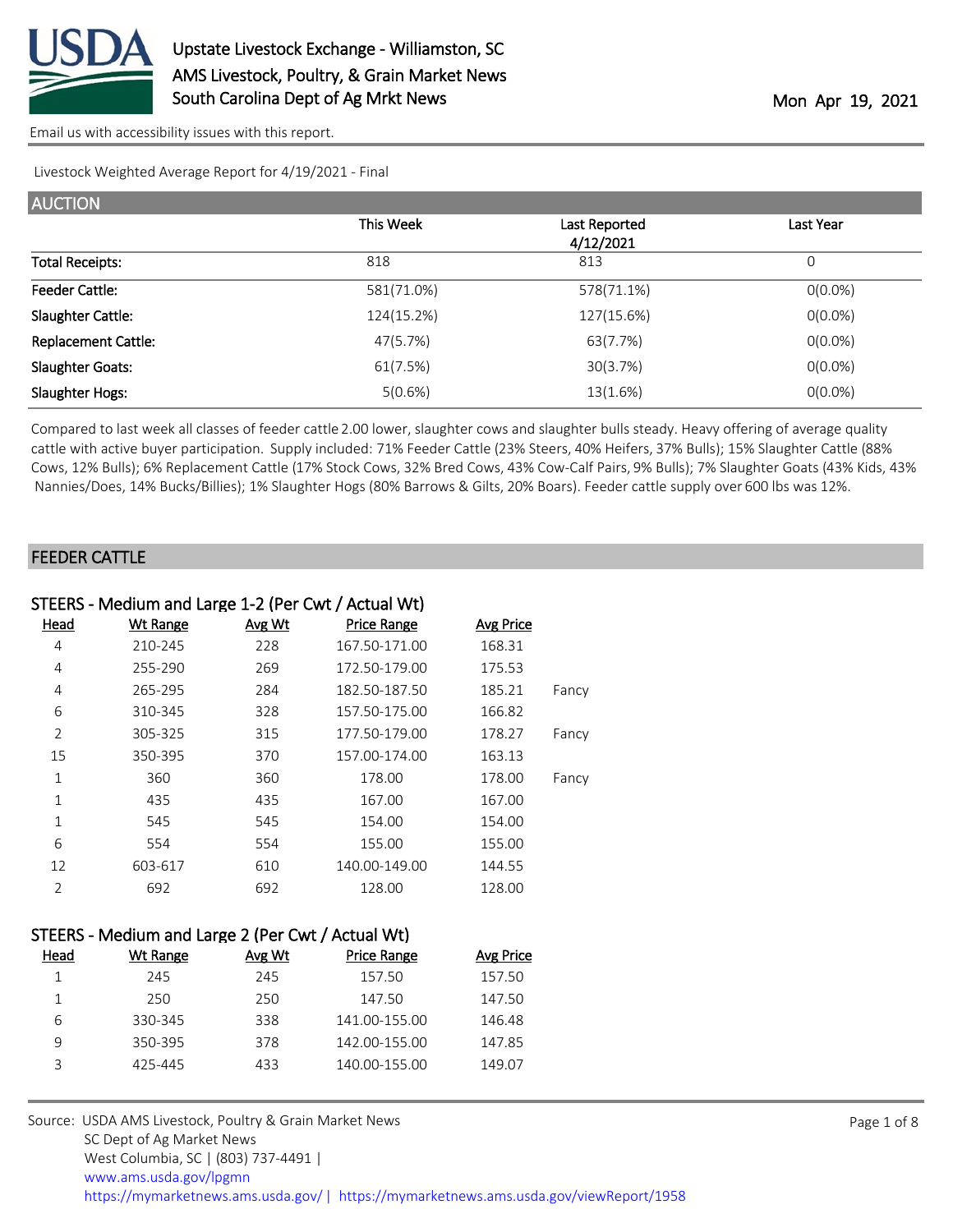

| 460-475 | 469  | 140.00-148.00 | 144.17 |
|---------|------|---------------|--------|
| 510     | 51 O | 138.00        | 138.00 |
| 580.    | 580  | 143.00        | 143.00 |

| STEERS - Medium and Large 3 (Per Cwt / Actual Wt) |
|---------------------------------------------------|
|                                                   |

| Wt Range | Avg Wt | <b>Price Range</b> | <b>Avg Price</b> |
|----------|--------|--------------------|------------------|
| 345      | 345    | 122.50             | 122.50           |
| 665      | 665    | 115.00             | 115.00           |
| 725      | 725    | 115.00             | 115.00           |
|          |        |                    |                  |

| STEERS - Small 1-2 (Per Cwt / Actual Wt) |  |  |  |
|------------------------------------------|--|--|--|
|------------------------------------------|--|--|--|

| Head | Wt Range | Avg Wt | <b>Price Range</b> | <b>Avg Price</b> |
|------|----------|--------|--------------------|------------------|
|      | 315-330  | 323    | 130.00             | 130.OO           |
|      | 360-380  | 372    | 132.50-140.00      | 137.58           |

### HEIFERS - Medium and Large 1-2 (Per Cwt / Actual Wt)

| Head | Wt Range | Avg Wt | Price Range   | Avg Price |
|------|----------|--------|---------------|-----------|
|      | 230      | 230    | 150.00        | 150.00    |
| 3    | 290      | 290    | 144.00-145.00 | 144.33    |
| 5    | 310-345  | 330    | 137.50-145.00 | 141.24    |
| 17   | 355-395  | 377    | 135.00-146.00 | 139.77    |
| 8    | 400-445  | 416    | 137.00-142.00 | 139.22    |
| 16   | 450-495  | 468    | 132.00-146.00 | 136.28    |
| 8    | 505-540  | 524    | 130.00-136.00 | 132.88    |
| 5    | 550-580  | 566    | 124.00-128.00 | 126.41    |
| 10   | 603-630  | 609    | 119.00-126.00 | 124.08    |

### HEIFERS - Medium and Large 2 (Per Cwt / Actual Wt)

| Head          | Wt Range | Avg Wt | <b>Price Range</b> | Avg Price |
|---------------|----------|--------|--------------------|-----------|
|               | 290      | 290    | 131.00             | 131.00    |
| 4             | 310-345  | 330    | 120.00-127.50      | 124.95    |
| 7             | 365-395  | 379    | 123.00-133.00      | 129.35    |
| 20            | 400-445  | 422    | 122.00-134.00      | 128.82    |
| 17            | 450-495  | 474    | 121.00-131.00      | 125.65    |
| 8             | 500-545  | 521    | 119.00-130.00      | 124.63    |
| 10            | 550-595  | 576    | 119.00-126.00      | 122.94    |
| 4             | 605-635  | 625    | 110.00-116.00      | 113.79    |
| $\mathcal{P}$ | 665-670  | 668    | 112.00-115.00      | 113.51    |

### HEIFERS - Medium and Large 3 (Per Cwt / Actual Wt)

| Head<br><u> 1980 - Johann Barnett, fransk politiker (d. 1980)</u> | Wt Range | Avg Wt | <b>Price Range</b> | <b>Avg Price</b> |
|-------------------------------------------------------------------|----------|--------|--------------------|------------------|
|                                                                   | 375      | 375    | 110.00             | 110.00           |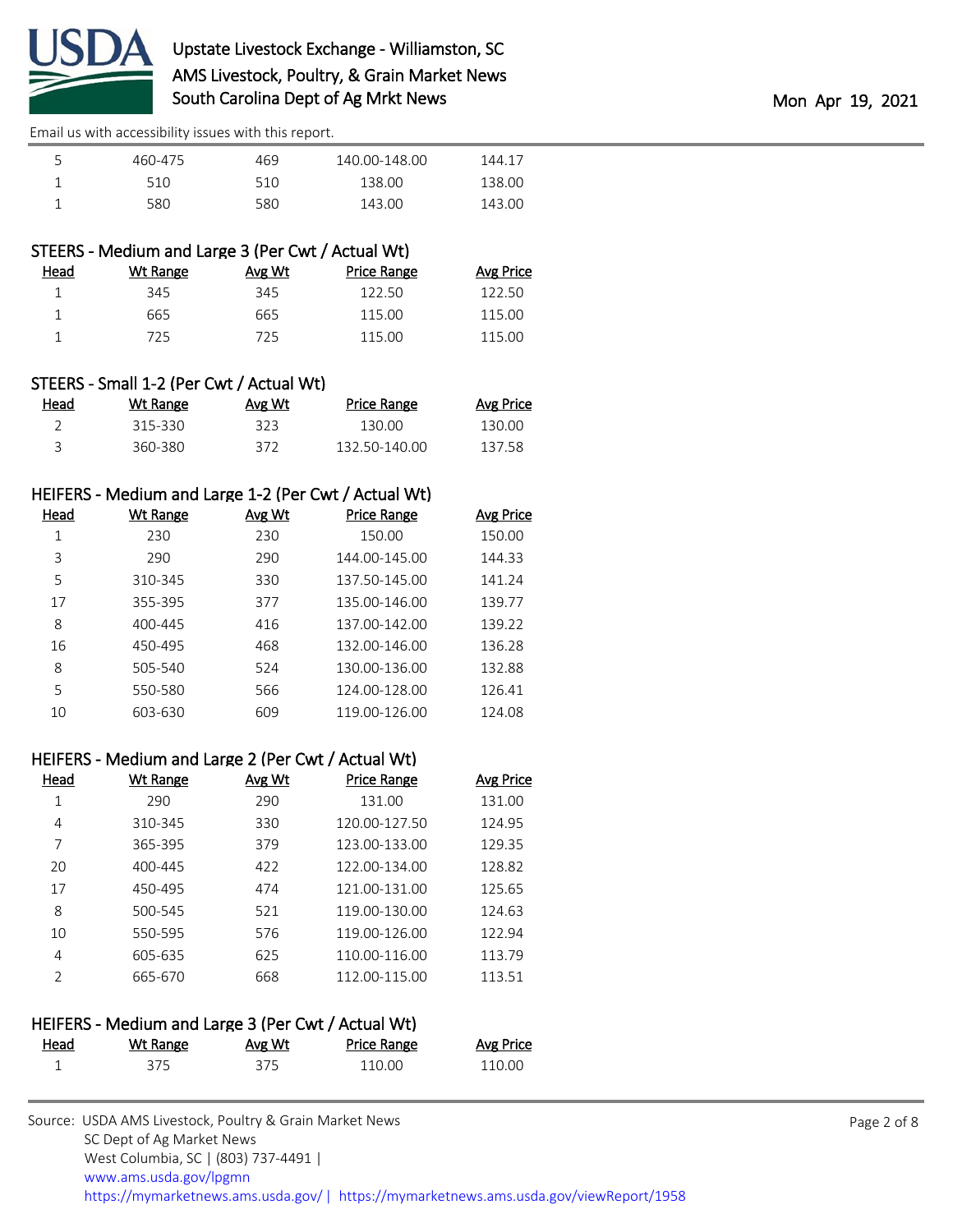

# Upstate Livestock Exchange - Williamston, SC AMS Livestock, Poultry, & Grain Market News South Carolina Dept of Ag Mrkt News and the Month of Apr 19, 2021

[Email us with accessibility issues with this report.](mailto:mars@ams.usda.gov?subject=508%20issue)

| 410     | 410 | 110.00        | 110.00 |  |
|---------|-----|---------------|--------|--|
| 450-470 | 460 | 107.50-110.00 | 108.78 |  |
| 505     | 505 | 100.00        | 100.00 |  |
| 560     | 560 | 104.00        | 104.00 |  |
| 635     | 635 | 95.00         | 95.00  |  |

### HEIFERS - Small 1-2 (Per Cwt / Actual Wt)

| Head           | Wt Range | Avg Wt | <b>Price Range</b> | <b>Avg Price</b> |
|----------------|----------|--------|--------------------|------------------|
| $\mathfrak{D}$ | 270-295  | 283    | 117.50-120.00      | 118.69           |
| 1              | 300      | 300    | 110.00             | 110.00           |
|                | 390      | 390    | 117.50             | 117.50           |
| 1              | 505      | 505    | 117.00             | 117.00           |
| $\mathcal{P}$  | 550-590  | 570    | 108.00-109.00      | 108.52           |
| 1              | 615      | 615    | 107.00             | 107.00           |
|                | 695      | 695    | 109.00             | 109.00           |

### BULLS - Medium and Large 1-2 (Per Cwt / Actual Wt)

| Head | Wt Range | Avg Wt | <b>Price Range</b> | Avg Price |
|------|----------|--------|--------------------|-----------|
| 1    | 235      | 235    | 150.00             | 150.00    |
| 13   | 400-445  | 418    | 150.00-161.00      | 154.25    |
| 3    | 455-485  | 467    | 145.00-151.00      | 147.61    |
| 6    | 500-545  | 518    | 143.00-153.00      | 146.94    |
| 5    | 550-580  | 561    | 145.00-154.00      | 148.36    |
| 5    | 600-635  | 617    | 133.00-134.00      | 133.60    |
| 1    | 680      | 680    | 130.00             | 130.00    |
| 1    | 730      | 730    | 124.00             | 124.00    |

### BULLS - Medium and Large 2 (Per Cwt / Actual Wt)

| Head          | Wt Range | Avg Wt | <b>Price Range</b> | Avg Price |
|---------------|----------|--------|--------------------|-----------|
| 30            | 400-445  | 427    | 135.00-148.00      | 142.88    |
| 23            | 450-495  | 466    | 135.00-147.00      | 141.62    |
| 18            | 500-540  | 521    | 129.00-142.00      | 135.61    |
| 12            | 550-595  | 573    | 129.00-140.00      | 134.16    |
| 4             | 615-645  | 630    | 119.00-131.00      | 125.52    |
| $\mathcal{P}$ | 655-670  | 663    | 120.00-121.00      | 120.49    |
|               | 700      | 700    | 119.00             | 119.00    |

| BULLS - Medium and Large 3 (Per Cwt / Actual Wt) |          |        |                    |                  |  |  |  |  |
|--------------------------------------------------|----------|--------|--------------------|------------------|--|--|--|--|
| Head                                             | Wt Range | Avg Wt | <b>Price Range</b> | <b>Avg Price</b> |  |  |  |  |
|                                                  | 430      | 430    | 120.00             | 120.00           |  |  |  |  |
|                                                  | 465      | 465    | 117.00             | 117.00           |  |  |  |  |
|                                                  | 520      | 520    | 110.00             | 110.00           |  |  |  |  |
|                                                  |          |        |                    |                  |  |  |  |  |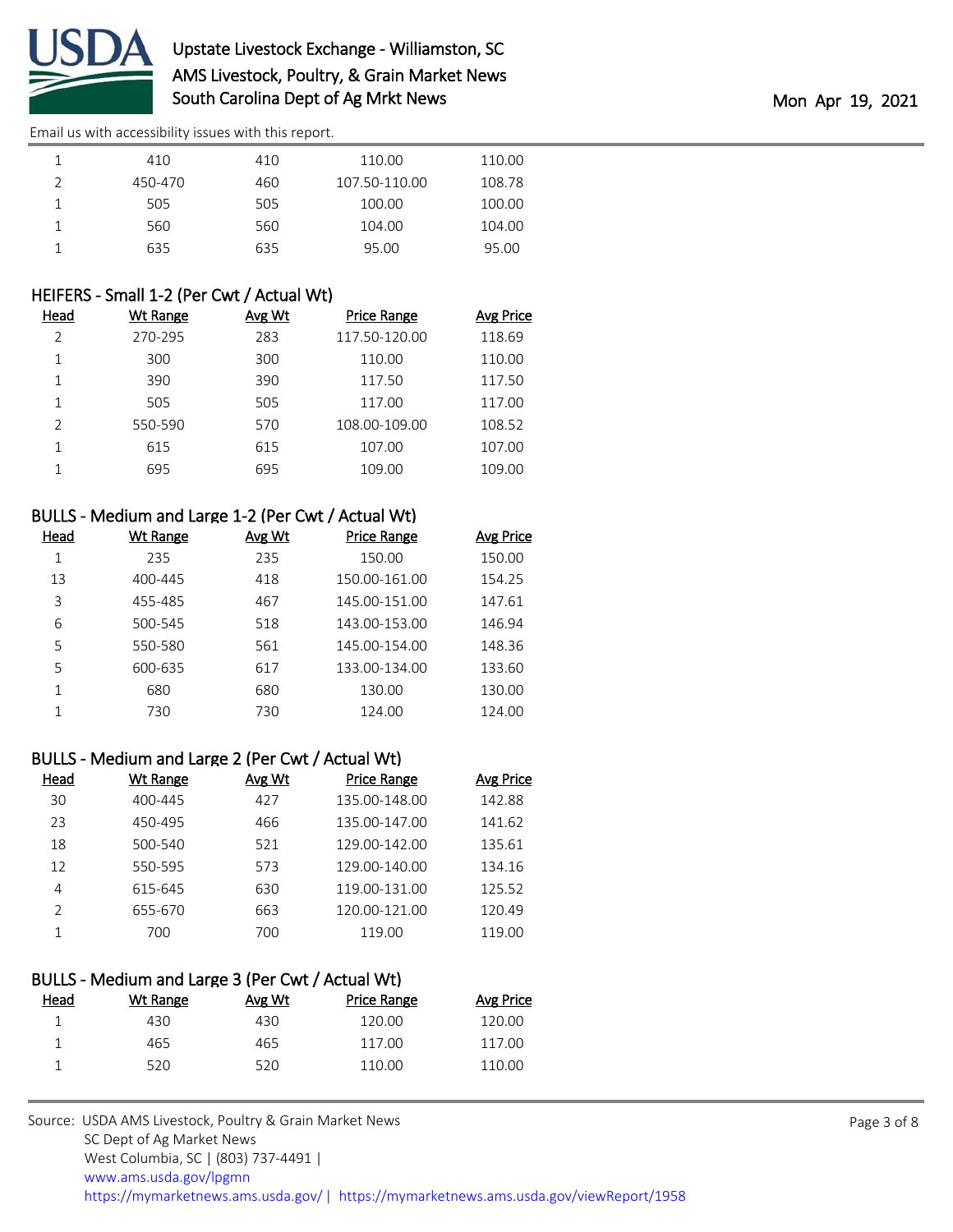

# Upstate Livestock Exchange - Williamston, SC AMS Livestock, Poultry, & Grain Market News South Carolina Dept of Ag Mrkt News Montana and The Montana Montana Montana Apr 19, 2021

|                |                                   |                | Email us with accessibility issues with this report. |                                                        |                    |                  |  |
|----------------|-----------------------------------|----------------|------------------------------------------------------|--------------------------------------------------------|--------------------|------------------|--|
| $\mathbf 1$    | 555                               |                | 555                                                  | 102.50                                                 | 102.50             |                  |  |
|                |                                   |                |                                                      |                                                        |                    |                  |  |
|                |                                   |                | BULLS - Small 1-2 (Per Cwt / Actual Wt)              |                                                        |                    |                  |  |
| <b>Head</b>    | <b>Wt Range</b>                   |                | Avg Wt                                               | <b>Price Range</b>                                     | <b>Avg Price</b>   |                  |  |
| 6              | 400-420                           |                | 407                                                  | 122.50-134.00                                          | 128.95             |                  |  |
| 10             | 450-495                           |                | 481                                                  | 120.00-133.00                                          | 128.67             |                  |  |
| 1              | 505                               |                | 505                                                  | 125.00                                                 | 125.00             |                  |  |
| 1              | 580                               |                | 580                                                  | 115.00                                                 | 115.00             |                  |  |
| $\overline{2}$ | 625-640                           |                | 633                                                  | 111.00                                                 | 111.00             |                  |  |
| 1              | 740                               |                | 740                                                  | 107.00                                                 | 107.00             |                  |  |
|                | <b>SLAUGHTER CATTLE</b>           |                |                                                      |                                                        |                    |                  |  |
|                |                                   |                |                                                      |                                                        |                    |                  |  |
|                |                                   |                | COWS - Breaker 75-80% (Per Cwt / Actual Wt)          |                                                        |                    |                  |  |
| <b>Head</b>    | <b>Wt Range</b>                   |                | Avg Wt                                               | <b>Price Range</b>                                     | <b>Avg Price</b>   | <b>Dressing</b>  |  |
| 5              | 1140-1630                         |                | 1416                                                 | 66.00-71.00                                            | 68.66              | Average          |  |
|                |                                   |                |                                                      |                                                        |                    |                  |  |
|                |                                   |                | COWS - Boner 80-85% (Per Cwt / Actual Wt)            |                                                        |                    |                  |  |
| <b>Head</b>    | <b>Wt Range</b>                   |                | Avg Wt                                               | <b>Price Range</b>                                     | <b>Avg Price</b>   | <b>Dressing</b>  |  |
| 37             | 860-1830                          |                | 1215                                                 | 68.00-79.00                                            | 72.94              | Average          |  |
| $\overline{2}$ | 1105-1590                         |                | 1348                                                 | 80.00-88.00                                            | 84.72              | High             |  |
| 14             | 885-1440                          |                | 1086                                                 | 56.00-67.00                                            | 63.16              | Low              |  |
|                |                                   |                |                                                      |                                                        |                    |                  |  |
|                |                                   |                | COWS - Lean 85-90% (Per Cwt / Actual Wt)             |                                                        |                    |                  |  |
| <b>Head</b>    | <b>Wt Range</b>                   |                | Avg Wt                                               | <b>Price Range</b>                                     | <b>Avg Price</b>   | <b>Dressing</b>  |  |
| 11             | 825-1165                          |                | 979                                                  | 62.00-69.00                                            | 65.14              | Average          |  |
| $\overline{2}$ | 915-975                           |                | 945                                                  | 54.00-58.00                                            | 56.06              | Low              |  |
|                |                                   |                |                                                      |                                                        |                    |                  |  |
|                | BULLS - 1-2 (Per Cwt / Actual Wt) |                |                                                      |                                                        |                    |                  |  |
| <b>Head</b>    | <b>Wt Range</b>                   |                | Avg Wt                                               | <b>Price Range</b>                                     | <b>Avg Price</b>   | <b>Dressing</b>  |  |
| 6              | 1645-2220                         |                | 1918                                                 | 85.00-95.00                                            | 92.83              | Average          |  |
| 4              | 995-2585                          |                | 1546                                                 | 72.00-78.00                                            | 76.73              | Low              |  |
|                | <b>REPLACEMENT CATTLE</b>         |                |                                                      |                                                        |                    |                  |  |
|                |                                   |                |                                                      |                                                        |                    |                  |  |
|                |                                   |                |                                                      | STOCK COWS - Medium and Large 2 (Per Head / Actual Wt) |                    |                  |  |
| <b>Age</b>     | <b>Stage</b>                      | Head           | <b>Wt Range</b>                                      | Avg Wt                                                 | <b>Price Range</b> | <b>Avg Price</b> |  |
| $2 - 4$        | $\circ$                           | $\overline{2}$ | 845-1070                                             | 958                                                    | 659.00-760.00      | 715.43           |  |
| $5-8$          | $\circ$                           | 3              | 885-995                                              | 940                                                    | 513.00-611.00      | 557.66           |  |
|                |                                   |                |                                                      |                                                        |                    |                  |  |
|                |                                   |                | STOCK COWS - Small 1-2 (Per Head / Actual Wt)        |                                                        |                    |                  |  |
| <b>Age</b>     | <b>Stage</b>                      | <u>Head</u>    | Wt Range                                             | Avg Wt                                                 | <b>Price Range</b> | <b>Avg Price</b> |  |
| $5 - 8$        | $\bigcirc$                        | 3              | 770-845                                              | 800                                                    | 487.00-558.00      | 516.49           |  |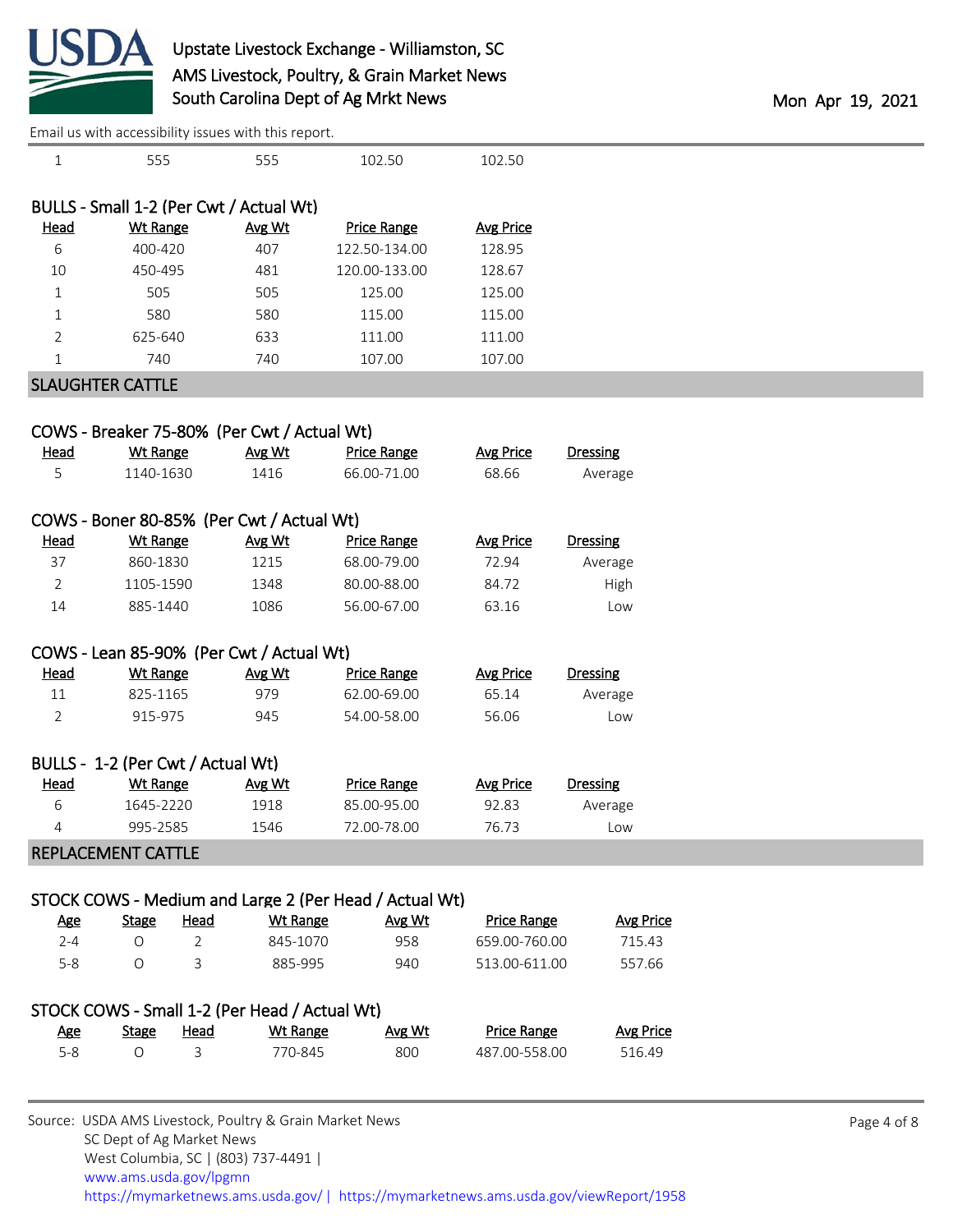

|            |                |                | BRED COWS - Medium and Large 1-2 (Per Head / Actual Wt) |        |                                                                                    |                  |
|------------|----------------|----------------|---------------------------------------------------------|--------|------------------------------------------------------------------------------------|------------------|
| <b>Age</b> | <b>Stage</b>   | <b>Head</b>    | <b>Wt Range</b>                                         | Avg Wt | <b>Price Range</b>                                                                 | <b>Avg Price</b> |
| $2 - 4$    | T <sub>2</sub> | $\overline{2}$ | 835-875                                                 | 855    | 700.00-800.00                                                                      | 748.83           |
|            |                |                |                                                         |        |                                                                                    |                  |
|            |                |                | BRED COWS - Medium and Large 2 (Per Head / Actual Wt)   |        |                                                                                    |                  |
| <b>Age</b> | <b>Stage</b>   | <b>Head</b>    | <b>Wt Range</b>                                         | Avg Wt | <b>Price Range</b>                                                                 | <b>Avg Price</b> |
| $2 - 4$    | T <sub>2</sub> | 3              | 835-1345                                                | 1043   | 800.00-970.00                                                                      | 888.23           |
| $2 - 4$    | T3             | $\mathbf{1}$   | 970                                                     | 970    | 820.00                                                                             | 820.00           |
| $5 - 8$    | Τ1             | $\mathbf{1}$   | 1070                                                    | 1070   | 750.00                                                                             | 750.00           |
| $5 - 8$    | T <sub>2</sub> | $\mathbf{1}$   | 850                                                     | 850    | 650.00                                                                             | 650.00           |
| $5 - 8$    | T <sub>3</sub> | $\mathbf{1}$   | 920                                                     | 920    | 660.00                                                                             | 660.00           |
|            |                |                | BRED COWS - Small 1-2 (Per Head / Actual Wt)            |        |                                                                                    |                  |
| <u>Age</u> | <b>Stage</b>   | <b>Head</b>    | <b>Wt Range</b>                                         | Avg Wt | <b>Price Range</b>                                                                 | <b>Avg Price</b> |
| $2 - 4$    | T <sub>2</sub> | 3              | 700-930                                                 | 820    | 550.00-625.00                                                                      | 590.43           |
| $5 - 8$    | T <sub>3</sub> | $\mathbf{1}$   | 775                                                     | 775    | 500.00                                                                             | 500.00           |
|            |                |                |                                                         |        |                                                                                    |                  |
|            |                |                | BRED COWS - Small 3 (Per Head / Actual Wt)              |        |                                                                                    |                  |
| <u>Age</u> | <b>Stage</b>   | <b>Head</b>    | <b>Wt Range</b>                                         | Avg Wt | <b>Price Range</b>                                                                 | <b>Avg Price</b> |
| $2 - 4$    | T <sub>2</sub> | $\mathbf{1}$   | 655                                                     | 655    | 410.00                                                                             | 410.00           |
| $5 - 8$    | T1             | $\mathbf{1}$   | 700                                                     | 700    | 330.00                                                                             | 330.00           |
|            |                |                |                                                         |        |                                                                                    |                  |
|            |                |                |                                                         |        | COW-CALF PAIRS - Medium and Large 1-2 w/ <150 lbs calf (Per Family / Actual Wt)    |                  |
| <b>Age</b> | <b>Stage</b>   | <u>Head</u>    | <b>Wt Range</b>                                         | Avg Wt | <b>Price Range</b>                                                                 | <b>Avg Price</b> |
| $2 - 4$    | $\circ$        | $\mathbf{1}$   | 1050                                                    | 1050   | 975.00                                                                             | 975.00           |
|            |                |                |                                                         |        |                                                                                    |                  |
|            |                |                |                                                         |        | COW-CALF PAIRS - Medium and Large 1-2 w/ 150-300 lbs calf (Per Family / Actual Wt) |                  |
| <u>Age</u> | <b>Stage</b>   | <b>Head</b>    | <b>Wt Range</b>                                         | Avg Wt | <b>Price Range</b>                                                                 | <b>Avg Price</b> |
| $2 - 4$    | $\circ$        | 5              | 945-1265                                                | 1107   | 925.00-1325.00                                                                     | 1085.13          |
|            |                |                |                                                         |        |                                                                                    |                  |
|            |                |                |                                                         |        | COW-CALF PAIRS - Medium and Large 1-2 w/ >300 lbs calf (Per Family / Actual Wt)    |                  |
| <u>Age</u> |                |                |                                                         |        | Stage Head Wt Range Avg Wt Price Range Avg Price                                   |                  |
| $2 - 4$    | 0              | 1              | 835                                                     | 835    | 1325.00                                                                            | 1325.00          |
|            |                |                |                                                         |        |                                                                                    |                  |
|            |                |                |                                                         |        | COW-CALF PAIRS - Medium and Large 2 w/ <150 lbs calf (Per Family / Actual Wt)      |                  |
| <u>Age</u> | <b>Stage</b>   | <b>Head</b>    | <b>Wt Range</b>                                         | Avg Wt | <b>Price Range</b>                                                                 | <b>Avg Price</b> |
| $2 - 4$    | $\circ$        | $\mathbf{1}$   | 830                                                     | 830    | 1375.00                                                                            | 1375.00          |
|            |                |                |                                                         |        |                                                                                    |                  |
|            |                |                |                                                         |        | COW-CALF PAIRS - Medium and Large 2 w/ 150-300 lbs calf (Per Family / Actual Wt)   |                  |
| <b>Age</b> | <b>Stage</b>   | <b>Head</b>    | <b>Wt Range</b>                                         | Avg Wt | <b>Price Range</b>                                                                 | <b>Avg Price</b> |
| $2 - 4$    | O              | $\mathbf{1}$   | 875                                                     | 875    | 1425.00                                                                            | 1425.00          |
| $2 - 4$    | T <sub>2</sub> | $\mathbf{1}$   | 810                                                     | 810    | 1120.00                                                                            | 1120.00          |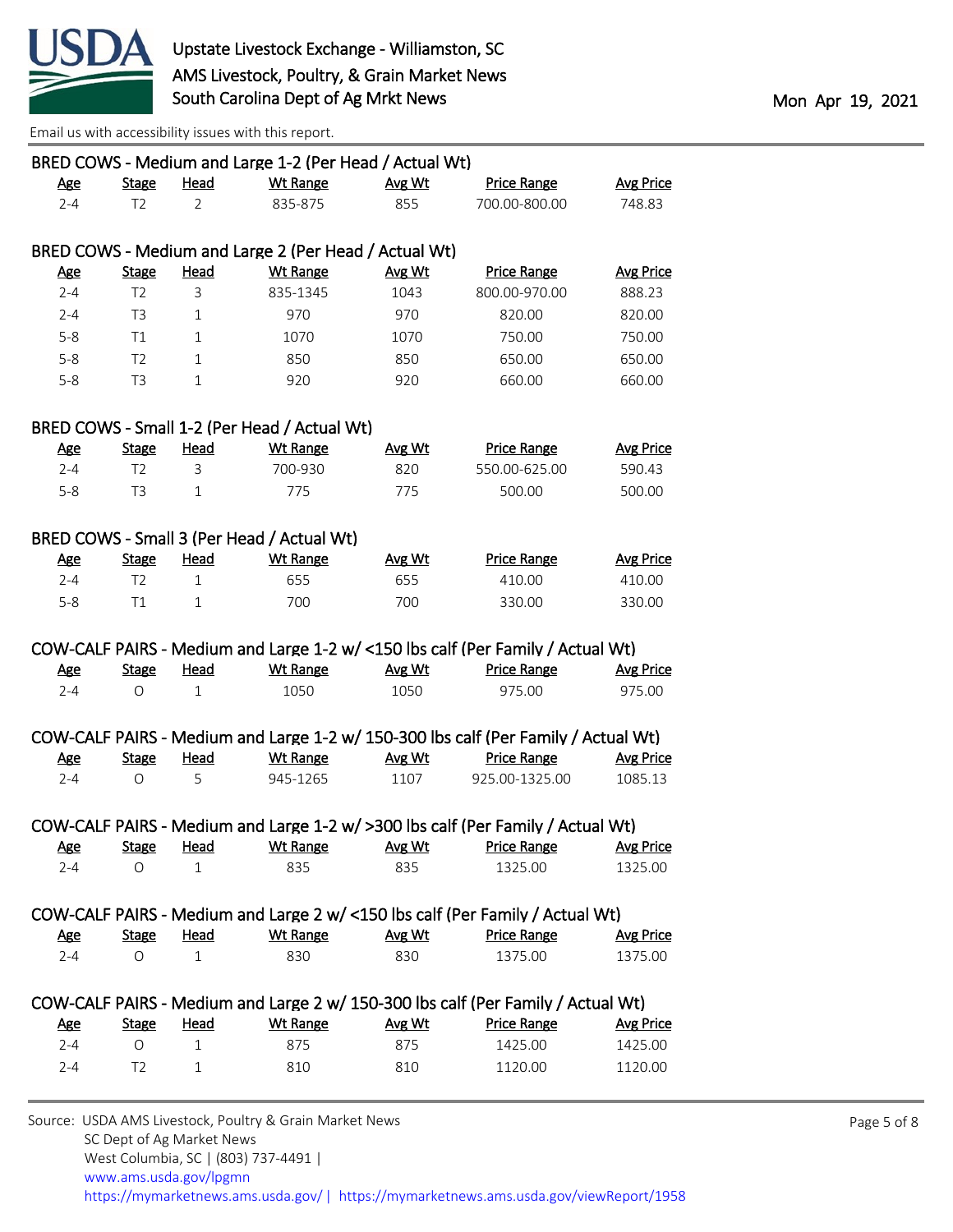

| Email us with accessibility issues with this report. |                       |                |                                                                        |                |                         |                                                                                 |                            |                              |
|------------------------------------------------------|-----------------------|----------------|------------------------------------------------------------------------|----------------|-------------------------|---------------------------------------------------------------------------------|----------------------------|------------------------------|
| $5-8$                                                | $\bigcirc$            | $\overline{2}$ | 790-875                                                                |                | 833                     | 840.00-925.00                                                                   |                            | 880.33                       |
|                                                      |                       |                |                                                                        |                |                         | COW-CALF PAIRS - Small and Medium 1-2 w/ <150 lbs calf (Per Family / Actual Wt) |                            |                              |
| <b>Age</b>                                           | <b>Stage</b>          | <b>Head</b>    | <b>Wt Range</b>                                                        |                | Avg Wt                  | <b>Price Range</b>                                                              |                            | <b>Avg Price</b>             |
| $5-8$                                                | $\bigcirc$            | $\mathbf{1}$   | 750                                                                    |                | 750                     | 750.00                                                                          |                            | 750.00                       |
|                                                      |                       |                |                                                                        |                |                         |                                                                                 |                            |                              |
|                                                      |                       |                |                                                                        |                |                         | COW-CALF PAIRS - Small 1-2 w/ <150 lbs calf (Per Family / Actual Wt)            |                            |                              |
| <u>Age</u>                                           | <b>Stage</b>          | <b>Head</b>    | <b>Wt Range</b>                                                        |                | Avg Wt                  | <b>Price Range</b>                                                              |                            | <b>Avg Price</b>             |
| $5-8$                                                | $\bigcirc$            | $\mathbf{1}$   | 665                                                                    |                | 665                     | 725.00                                                                          |                            | 725.00                       |
|                                                      |                       |                |                                                                        |                |                         | COW-CALF PAIRS - Small 1-2 w/ 150-300 lbs calf (Per Family / Actual Wt)         |                            |                              |
| <b>Age</b>                                           | <b>Stage</b>          | Head           | <b>Wt Range</b>                                                        |                | Avg Wt                  | <b>Price Range</b>                                                              |                            | <b>Avg Price</b>             |
| $2 - 4$                                              | $\bigcirc$            | 3              | 680-725                                                                |                | 708                     | 820.00-900.00                                                                   |                            | 865.87                       |
| $5-8$                                                | $\bigcirc$            | 3              | 665-770                                                                |                | 723                     | 660.00-760.00                                                                   |                            | 725.81                       |
|                                                      |                       |                |                                                                        |                |                         |                                                                                 |                            |                              |
| <b>Age</b>                                           | <b>Head</b>           |                | BULLS - Medium and Large 1-2 (Per Head / Actual Wt)<br><b>Wt Range</b> | Avg Wt         |                         | <b>Price Range</b>                                                              | <b>Avg Price</b>           |                              |
| $2 - 4$                                              | $\mathbf{1}$          |                | 1360                                                                   | 1360           |                         | 1170.00                                                                         | 1170.00                    |                              |
|                                                      |                       |                | BULLS - Medium and Large 2 (Per Head / Actual Wt)                      |                |                         |                                                                                 |                            |                              |
| <b>Age</b><br>$2 - 4$                                | <b>Head</b><br>3      |                | <b>Wt Range</b><br>1125-1240                                           | Avg Wt<br>1172 |                         | <b>Price Range</b><br>897.00-992.00                                             | <b>Avg Price</b><br>931.47 |                              |
|                                                      |                       |                |                                                                        |                |                         |                                                                                 |                            |                              |
|                                                      |                       |                |                                                                        |                |                         |                                                                                 |                            |                              |
|                                                      |                       |                | KIDS - Selection 1 (Per Head / Estimate Wt)                            |                |                         |                                                                                 |                            |                              |
| <b>Head</b>                                          | <b>Wt Range</b><br>25 |                | Avg Wt                                                                 |                | <b>Price Range</b>      | <b>Avg Price</b>                                                                |                            | <b>Dressing</b>              |
| $\overline{2}$                                       | 40-45                 |                | 25<br>43                                                               |                | 65.00-100.00            | 82.50                                                                           |                            | Average                      |
| 5                                                    | 45                    |                | 45                                                                     |                | 110.00-120.00<br>175.00 | 115.00<br>175.00                                                                |                            | Average                      |
| $\mathbf 1$<br>7                                     | 50                    |                | 50                                                                     |                | 100.00-125.00           | 109.29                                                                          |                            | Average Yearlings<br>Average |
| 3                                                    | 50                    |                | 50                                                                     |                | 150.00                  | 150.00                                                                          |                            | Average Yearlings            |
| 3                                                    | 75                    |                | 75                                                                     |                | 150.00                  | 150.00                                                                          |                            | Average Yearlings            |
| 1                                                    | 100                   |                | 100                                                                    |                | 145.00                  | 145.00                                                                          |                            | Average Yearlings            |
|                                                      |                       |                |                                                                        |                |                         |                                                                                 |                            |                              |
|                                                      |                       |                | KIDS - Selection 2 (Per Head / Estimate Wt)                            |                |                         |                                                                                 |                            |                              |
| <u>Head</u>                                          | <b>Wt Range</b>       |                | Avg Wt                                                                 |                | <b>Price Range</b>      | <b>Avg Price</b>                                                                | Dressing                   |                              |
| $\overline{2}$                                       | 50                    |                | 50                                                                     |                | 105.00                  | 105.00                                                                          |                            | Average Yearlings            |
| <b>SLAUGHTER GOATS</b>                               |                       |                | NANNIES/DOES - Selection 1 (Per Head / Estimate Wt)                    |                |                         |                                                                                 |                            |                              |
| <u>Head</u>                                          | <b>Wt Range</b>       |                | Avg Wt                                                                 |                | <b>Price Range</b>      | <b>Avg Price</b>                                                                | Dressing                   |                              |
| $\mathbf{1}$                                         | 50                    |                | 50                                                                     |                | 140.00                  | 140.00                                                                          |                            | Average                      |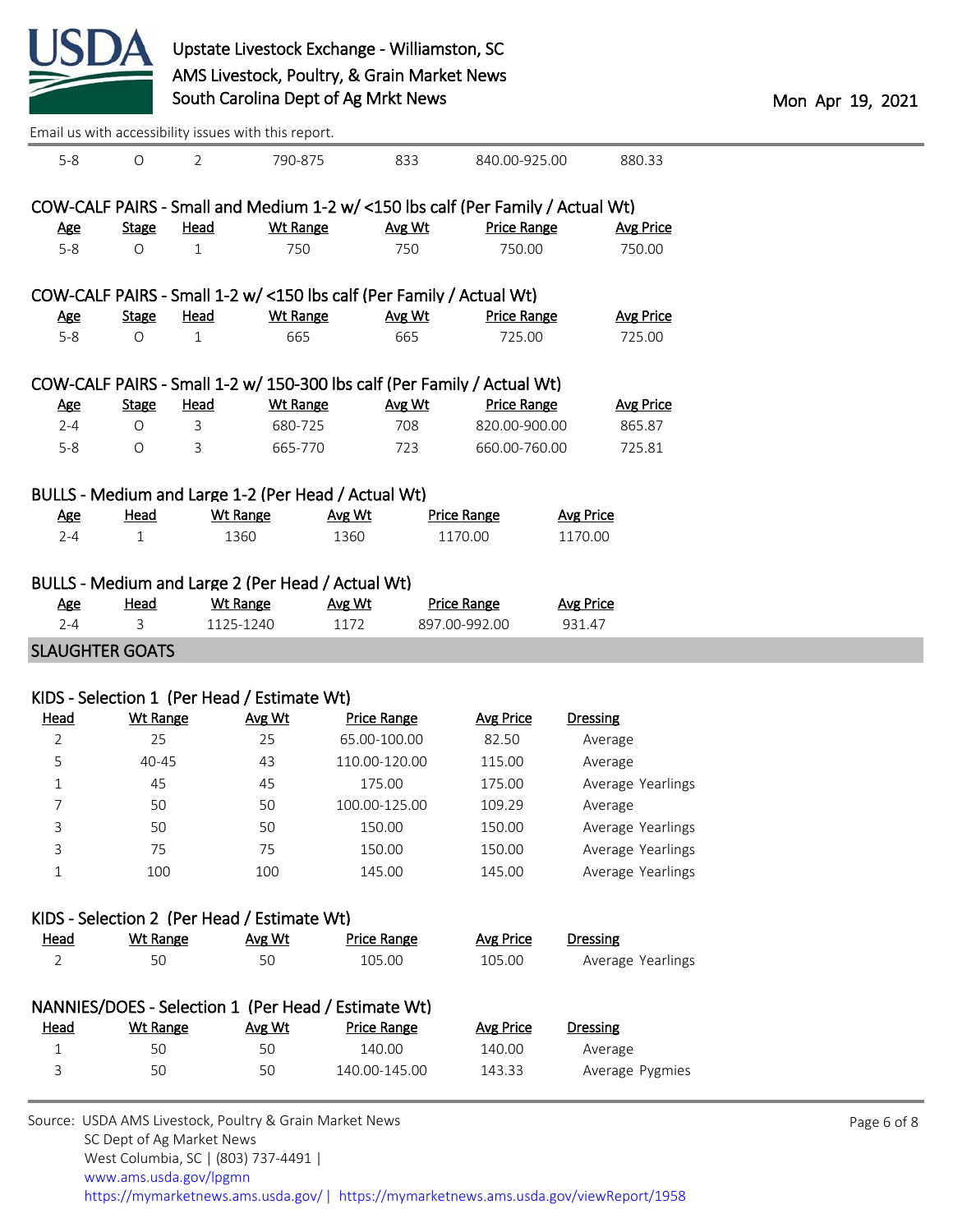

|                       | Lindii us with accessibility issues with this report. |        |                                                                            |                  |                 |  |
|-----------------------|-------------------------------------------------------|--------|----------------------------------------------------------------------------|------------------|-----------------|--|
| $\mathbf{1}$          | 75                                                    | 75     | 150.00                                                                     | 150.00           | Average         |  |
| 10                    | 100-125                                               | 112    | 165.00-260.00                                                              | 199.00           | Average         |  |
|                       |                                                       |        |                                                                            |                  |                 |  |
|                       |                                                       |        | NANNIES/DOES - Selection 2 (Per Head / Estimate Wt)                        |                  |                 |  |
| Head                  | <b>Wt Range</b>                                       | Avg Wt | <b>Price Range</b>                                                         | <b>Avg Price</b> | Dressing        |  |
| 2                     | 50                                                    | 50     | 135.00                                                                     | 135.00           | Average         |  |
| $\overline{2}$        | 75                                                    | 75     | 120.00-130.00                                                              | 125.00           | Average         |  |
| 5                     | 100                                                   | 100    | 140.00-150.00                                                              | 146.00           | Average         |  |
|                       |                                                       |        |                                                                            |                  |                 |  |
| Head                  | <b>Wt Range</b>                                       | Avg Wt | BUCKS/BILLIES - Selection 1 (Per Head / Estimate Wt)<br><b>Price Range</b> | <b>Avg Price</b> | Dressing        |  |
| $\overline{2}$        | 75                                                    | 75     | 165.00                                                                     | 165.00           | Average         |  |
| 1                     | 75                                                    | 75     | 140.00                                                                     | 140.00           | Average Pygmies |  |
| 3                     | 125-135                                               | 128    | 210.00-265.00                                                              | 235.00           | Average         |  |
|                       |                                                       |        |                                                                            |                  |                 |  |
|                       | BUCKS/BILLIES - Selection 2 (Per Head / Estimate Wt)  |        |                                                                            |                  |                 |  |
| Head                  | <b>Wt Range</b>                                       | Avg Wt | <b>Price Range</b>                                                         | <b>Avg Price</b> | <b>Dressing</b> |  |
| $\mathbf{1}$          | 75                                                    | 75     | 160.00                                                                     | 160.00           | Average         |  |
| $\mathbf{1}$          | 125                                                   | 125    | 195.00                                                                     | 195.00           | Average         |  |
| <b>SLAUGHTER HOGS</b> |                                                       |        |                                                                            |                  |                 |  |
|                       |                                                       |        |                                                                            |                  |                 |  |
|                       | BARROWS & GILTS - U.S. 1 (Per Cwt / Actual Wt)        |        |                                                                            |                  |                 |  |
| Head                  | <b>Wt Range</b>                                       | Avg Wt | <b>Price Range</b>                                                         | <b>Avg Price</b> | Dressing        |  |
| $\mathbf{1}$          | 150                                                   | 150    | 97.50                                                                      | 97.50            | Average Roaster |  |
| $\mathbf{1}$          | 365                                                   | 365    | 60.00                                                                      | 60.00            | Average         |  |
|                       |                                                       |        |                                                                            |                  |                 |  |
|                       | BARROWS & GILTS - U.S. 2 (Per Cwt / Actual Wt)        |        |                                                                            |                  |                 |  |
| <b>Head</b>           | <b>Wt Range</b>                                       | Avg Wt | <b>Price Range</b>                                                         | <b>Avg Price</b> | <b>Dressing</b> |  |
| $\overline{2}$        | 210-275                                               | 243    | 40.00-42.50                                                                | 41.08            | Average         |  |
|                       | BOARS - U.S. 2 (Per Cwt / Actual Wt)                  |        |                                                                            |                  |                 |  |
| Head                  | <b>Wt Range</b>                                       | Avg Wt | <b>Price Range</b>                                                         | <b>Avg Price</b> | <b>Dressing</b> |  |
| $\mathbf 1$           | 205                                                   | 205    | 37.50                                                                      | 37.50            | Average         |  |
|                       |                                                       |        |                                                                            |                  |                 |  |